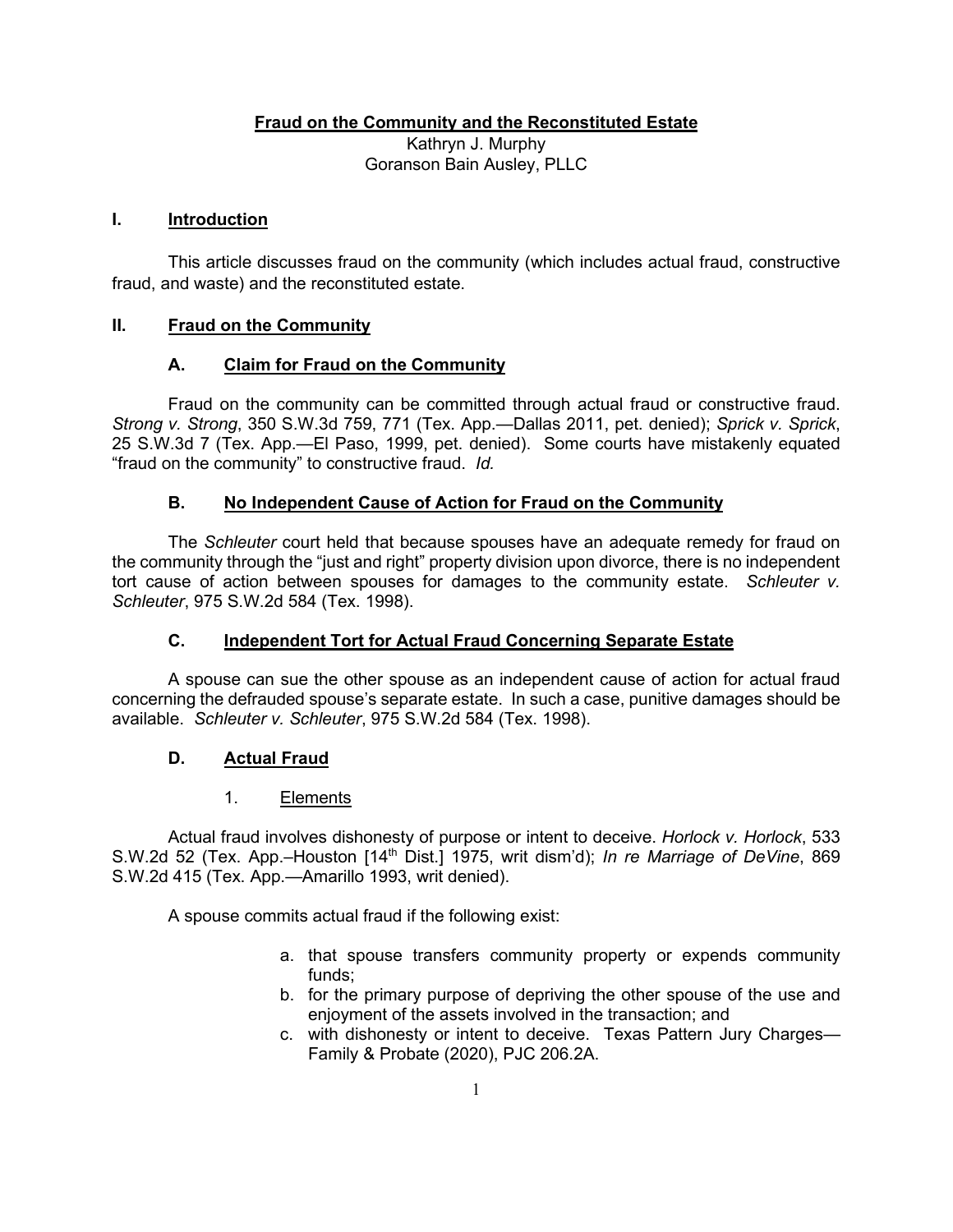### 2. Intent to Harm

Actual fraud requires intent to harm by transferring or expending community property to deprive the other spouse of the use and enjoyment of the assets involved in the transaction. *In re Marriage of DeVine*, 869 S.W.2d 415 (Tex. App.—Amarillo 1993, writ denied)(actual fraud found where wife persuaded husband to invest community funds with her paramour without informing him of their true relationship); *Wright v. Wright*, 280 S.W.3d 901 (Tex. App.—Eastland 2009, no pet.)(actual fraud found -- husband drained bank accounts and transferred property to third parties days after wife filed for divorce and without wife's knowledge or consent); *Logsdon v. Logsdon*, 2015 WL 7690034 (Tex. App.—Fort Worth 2015, no pet.)(mem. op.)(trial court found wife committed actual fraud against the community estate by transferring and expending community funds to benefit herself and her adult son with intentional dishonesty and with the intent to deceive husband).

### 3. Burden of Proof

The burden of proof for a claim of actual fraud is on the complaining party. *Horlock v. Horlock*, 533 S.W.2d 52 (Tex. App.–Houston [14<sup>th</sup> Dist.] 1975, writ dism'd).

### 4. Heightened Culpability

The Texas Supreme Court has suggested that actual fraud involves "heightened culpability" and should yield a more disproportionate split of community property than constructive fraud. *Schleuter v. Schleuter*, 975 S.W.2d 584 (Tex. 1998).

### 5. Third Party Liability

The Texas Supreme Court has held that a third party cannot be held liable in tort when community property is taken by one of the spouses. *Chu v. Hong*, 249 S.W.3d 441 (Tex. 2008). The Court in *Chu* noted that "in Schleuter we did not decide whether torts against the community estate could be alleged against a third-party. As a general matter, they clearly can; if a third party steals community property, surely either spouse or both can seek recovery in tort for it." Generally, the remedy available is limited to recovery of the fraudulently obtained property or damages limited to the value of the property transferred. *Id; West v. West*, No. 01-11-00051-CV (Tex. App.—Houston [1st Dist.] 2012, no pet.)(mem. op.)(husband and his parents found to have committed fraud when wife was told that she and husband had an ownership interest in property that they made payments towards; trial court judgment against parents in the amount of \$30,000 was affirmed); *Schleuter v. Schleuter*, 975 S.W.2d 584 (Tex. 1998)(affirmed monetary award in divorce action against husband's father based on transfer of community assets to father immediately prior to divorce).

A spouse who gives away community property to friends or relatives when divorce is imminent has defrauded the community estate. In such cases, a trial court can order the spouse to return the property or take the fraud into account in making a just and right division. *Id.; Kite v. King*, 492 S.W.3d 468 (Tex. App.—Amarillo 2016, no pet.)(a third party is not liable in tort when community property is transferred to them by one of the spouses -- the remedy is to seek a reconstituted estate at the time of divorce).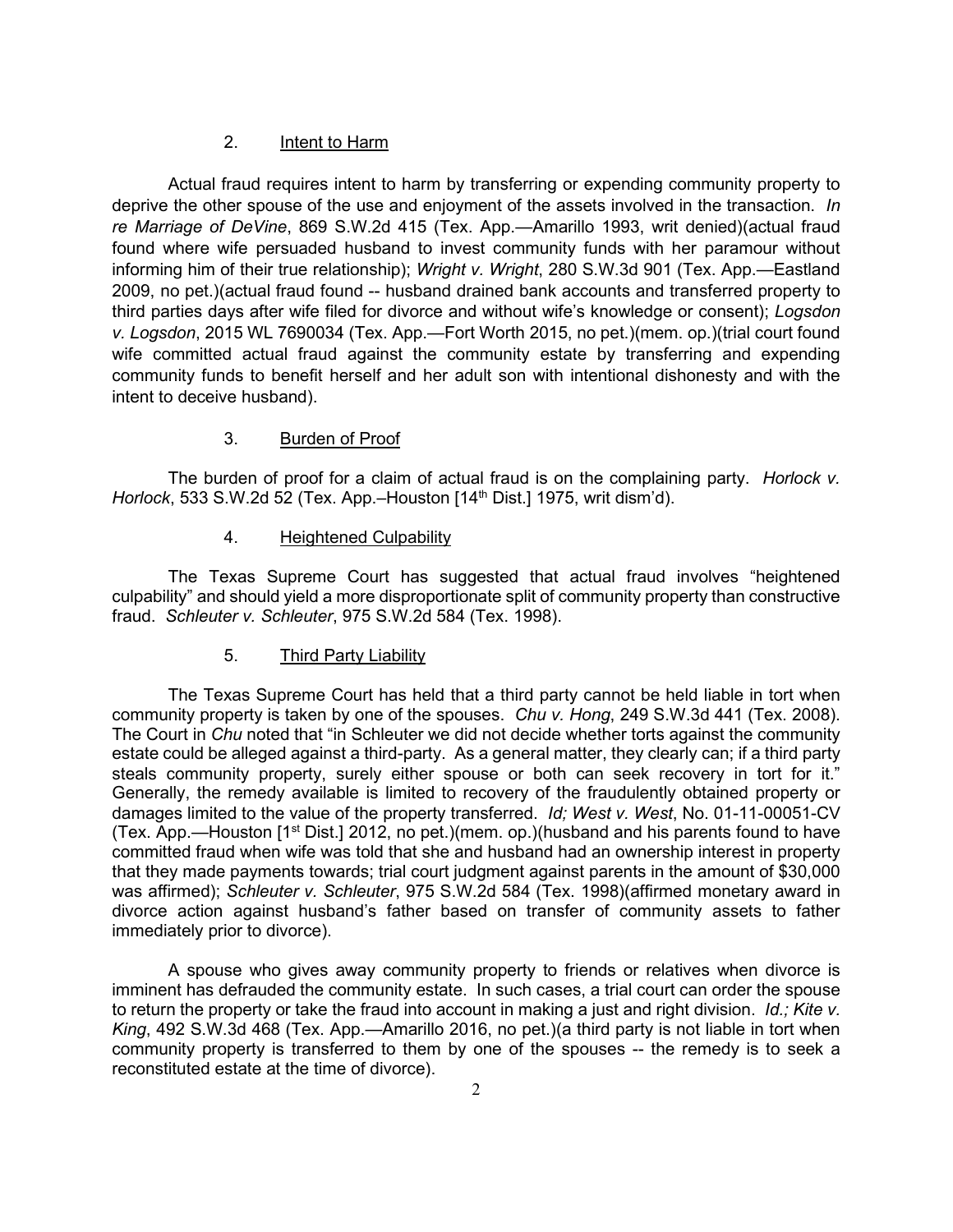*See also Thomas v. Casale*, 924 S.W.2d 433 (Tex. App.—Fort Worth 1996, writ denied)(third parties are jointly and severally liable for actual fraud along with the fraudulent spouse if they knew about the spouse's fraudulent intent to injure the other spouse's rights; *Osuna v*. *Quintana*, 993 S.W.2d 201, 207-08 (Tex. App.—Corpus Christi 1999, no writ)(joint and several judgment against husband and mistress upheld, which represented total community funds diverted by husband to mistress).

## **E. Constructive Fraud**

## 1. Constructive Fraud and Breach of Fiduciary Duty

A fiduciary duty exists between a husband and a wife as to the community property controlled by each spouse. *In re Marriage of Moore*, 890 S.W.2d 821 (Tex. App—Amarillo 1994, no writ); *Sprick v. Sprick*, 25 S.W.3d 7 (Tex. App.—El Paso, 1999, pet. denied). Constructive fraud is based upon the existence of a fiduciary duty requiring utmost good faith. *In re Marriage of DeVine*, 869 S.W.2d 415 (Tex. App.—Amarillo 1993, writ denied).

Constructive fraud claims are also referred to as waste claims. *Puntarelli v. Peterson,* 405 S.W.3d 131 (Tex. App.–Houston [1st Dist.] 2013, no pet.); *Schleuter v. Schleuter*, 975 S.W.2d 584 (Tex. 1998)(waste occurs when a spouse, without the other spouse's knowledge or consent, wrongfully depletes the marital estate of community assets).

Constructive fraud includes actions of one spouse in unfairly disposing of or encumbering the other spouse's interest in community property or unfairly incurring community indebtedness without the other spouse's knowledge or consent. *Massey v. Massey*, 807 SW.2d 391 (Tex. App—Houston [1st Dist.] 1991), *writ denied*, 867 S.W.2d 766 (Tex. 1993)(per curiam). In the absence of fraud, a spouse has the right to control and dispose of community property subject to his sole management. *Mazique v. Mazique*, 742 S.W.2d 805, 807 (Tex. App.—Houston [1<sup>st</sup> Dist.] 1987, no writ).

Although the managing spouse need not obtain approval or consent for dispositions made of special community property, the fiduciary relationship between a husband and wife requires that a spouse's disposition of special community property be "fair" to the other spouse. *Horlock v. Horlock*, 533 S.W.2d 52 (Tex. App.–Houston [14<sup>th</sup> Dist.] 1975, writ dism'd). The managing spouse carries the burden of establishing that the disposition of property was fair. *Id.*

## 2. Presumption/Burden of Proof

A presumption of constructive fraud arises where one spouse disposes of the other spouse's one-half interest in community property without the other spouse's knowledge or consent. *Zieba v. Martin*, 928 S.W.2d 782 (Tex. App.–Houston [14th Dist.] 1996, no writ); *Wheeling v. Wheeling*, 546 S.W.3d 216 (Tex. App.—El Paso 2017, no pet.); *Knight v. Knight,* 301 S.W.3d 723 (Tex. App.—Houston [14th Dist.] 2009, no pet.); *Mazique v. Mazique*, 742 S.W.2d 805, 807 (Tex. App.—Houston [1st Dist.] 1987, no writ).

Once the presumption arises, the burden of proof shifts to the disposing spouse to show fairness in disposing of community assets. *Puntarelli v. Peterson, 405 S.W.3d 131 (Tex. App.– Houston [1st Dist.] 2013, no pet.);Wheeling v. Wheeling*, 546 S.W.3d 246 (Tex. App.—El Paso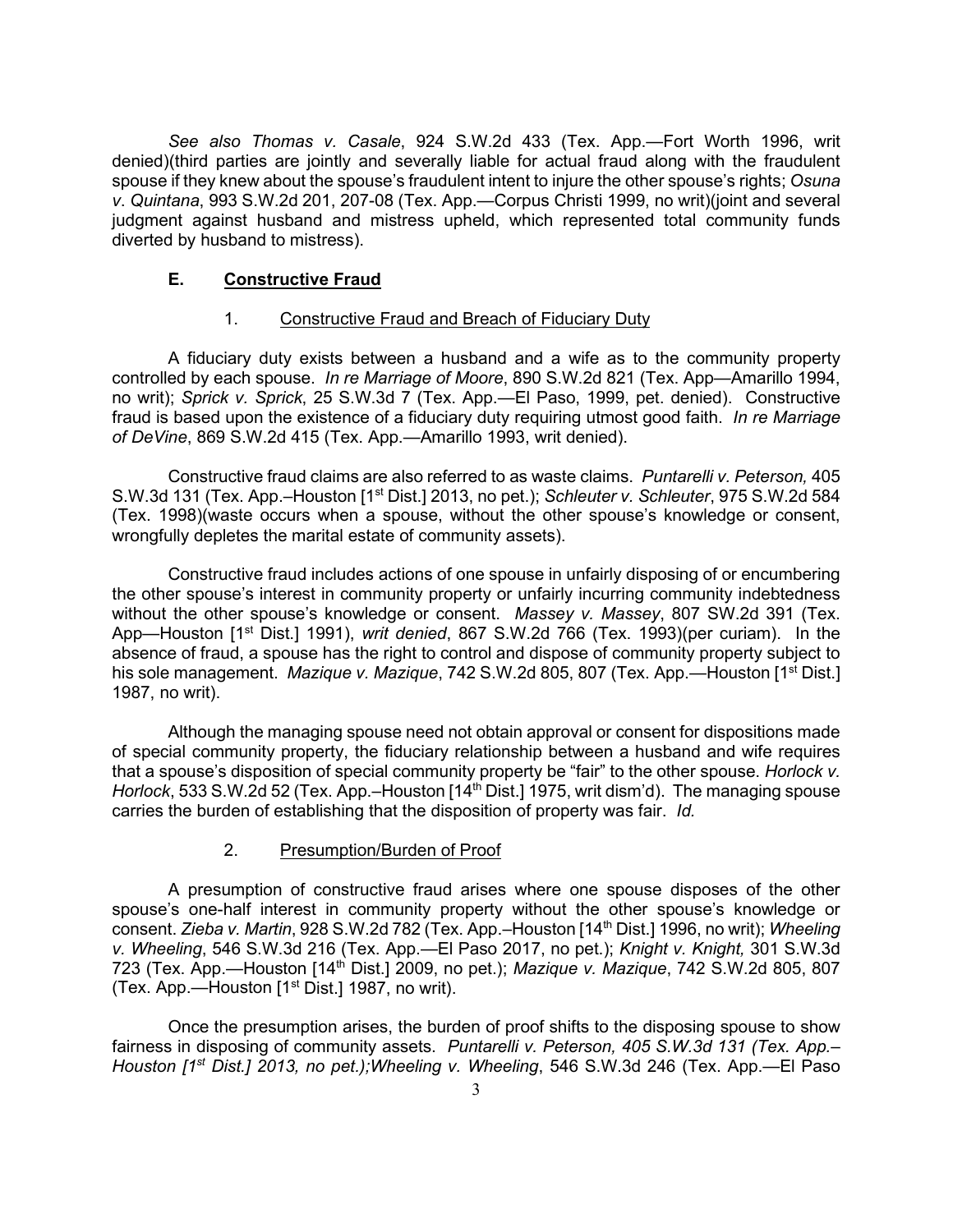2017, no pet.); *Knight v. Knight*, 301 S.W.3d 723 (Tex. App.—Houston [14th Dist.] 2009, no pet.); *Bennett v. Bennett*, 2019 WL 1940859 (Tex. App.—Beaumont 2019, no pet. h.); *Walzel v. Walzel*, No. 14-16-00637-CV (Tex. App—Houston [14<sup>th</sup> Dist.] 2018)( mem. op.)(husband disposed of community funds without wife's knowledge creating a presumption of waste – husband then failed to offer evidence establishing the fairness of the transactions).

## 3. Intent to Deceive Not Required

Unlike actual fraud, constructive fraud does not require the intent to deceive. *Puntarelli v. Peterson, 405 S.W.3d 131 (Tex. App.*–Houston [1<sup>st</sup> Dist.] 2013, no pet.); *Sprick v. Sprick*, 25 S.W.3d 7 (Tex. App.—El Paso, 1999, pet. denied).

## 4. Moderate Gifts or Expenditures Not Constructive Fraud

A spouse may make moderate gifts, transfers, or expenditures of community property for just causes to a third party. *In re Marriage of DeVine*, 869 S.W.2d 415 (Tex. App.—Amarillo 1993, writ denied). *Mazique v. Mazique*, 742 S.W.2d 805, 808 (Tex. App.—Houston [1<sup>st</sup> Dist.] 1987, no writ).

## 5. Excessive Gifts

A gift, transfer, or expenditure of community property that is capricious, excessive, or arbitrary is unfair to the other spouse. *Osuna v. Quintana*, 993 S.W.2d 201, 207-08 (Tex. App.— Corpus Christi 1999, no writ); *Horlock v. Horlock*, 533 S.W.2d 52 (Tex. App.–Houston [14th Dist.] 1975, writ dism'd); *Mazique v. Mazique*, 742 S.W.2d 805, 808 (Tex. App.—Houston [1st Dist.] 1987, no writ)(husband used community funds to pay expenses for several extramarital affairs that included trips, meals, gifts, and hotels); *Cantu v. Cantu*, No. 14-17-00175-CV (Tex. App.— Houston  $[14<sup>th</sup> Dist.]$  2018, no pet.)(trial court found that husband committed fraud on the community and gave wife a disproportionate share of the remaining community assets – husband had numerous affairs during the marriage and spent lots of money on paramours).

## 6. Fairness of Gift, Transfer or Expenditure

A presumption of constructive fraud can be rebutted if the spouse who disposed of the community property shows that the disposal was fair. *Massey v. Massey*, 807 SW.2d 391 (Tex. App—Houston [1st Dist.] 1991), *writ denied*, 867 S.W.2d 766 (Tex. 1993)(per curiam); *Wheeling v. Wheeling*, 546 S.W.3d 246 (Tex. App.—El Paso 2017, no pet.); *Wright v. Wright*, 280 S.W.3d 901 (Tex. App.—Eastland 2009, no pet.)(husband did not prove that transfer of community stock to third party was fair).

Factors the court can consider in determining the fairness of a gift, transfer, or expenditure are—

- a. The relationship of the parties involved in the transaction;
- b. The size of the property in relation to the total size of the community estate.
- c. The adequacy of the remaining estate; and
- d. Whether there were any special circumstances tending to justify the gift, transfer, or expenditure. *Wheeling v. Wheeling*, 546 S.W.3d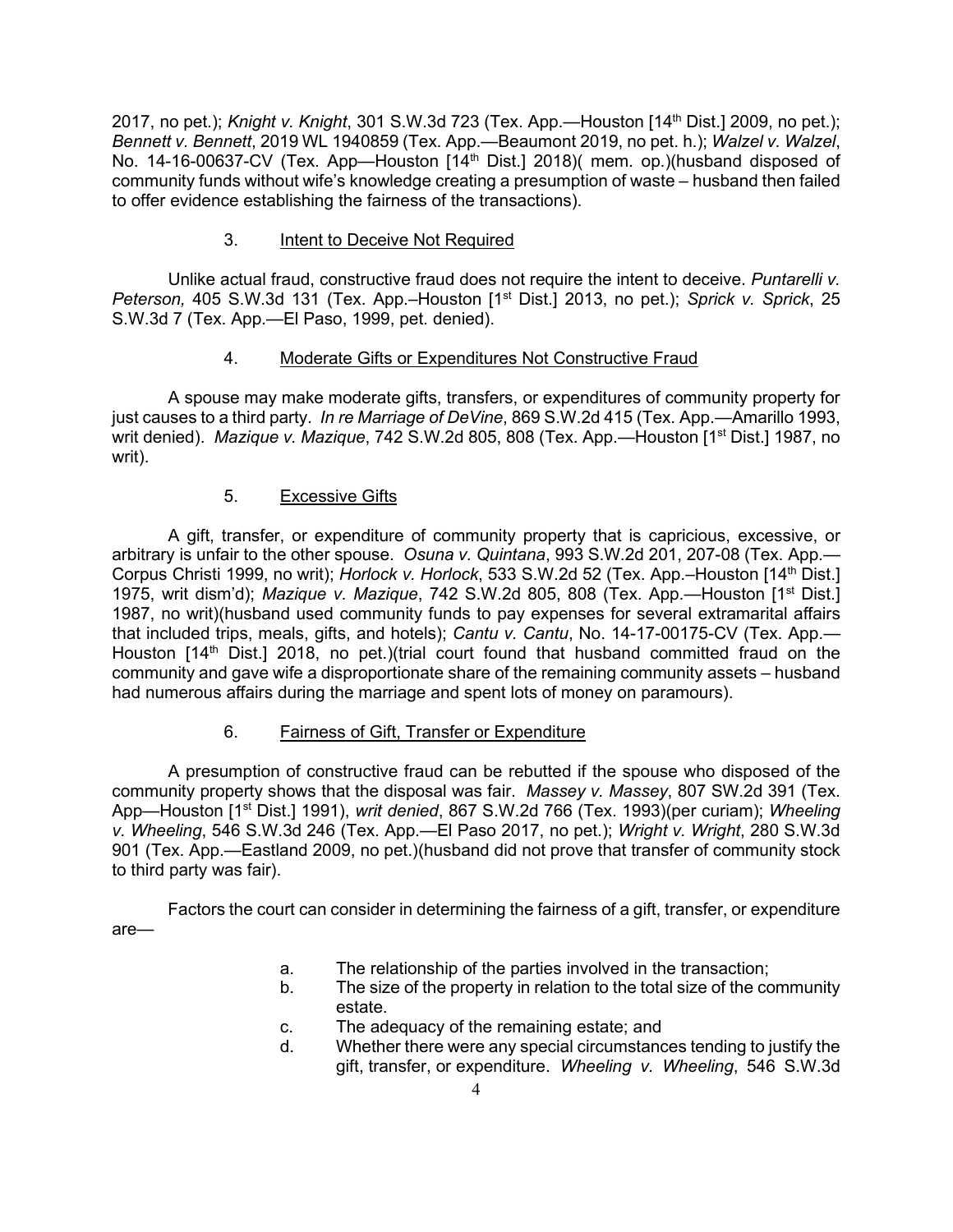246 (Tex. App.—El Paso 2017, no pet.); *Puntarelli v. Peterson,* 405 S.W.3d 131 (Tex. App.–Houston [1st Dist.] 2013, no pet.); *Sykes v. Sykes*, No. 14-17-00049-CV (Tex. App.—Houston [14<sup>th</sup> Dist.] 2018, no pet.)(mem. op.)(husband's gifts of money to a female and cashing funds out of his 401(k) supported a presumption of fraud on the community – husband did not establish the fairness of the disposition).

### 7. Gifts or Transfers of Community Property

Constructive fraud can be established by evidence of specific gifts or transfers of community property outside the community estate. *Puntarelli v. Peterson,* 405 S.W.3d 131 (Tex. App.–Houston [1<sup>st</sup> Dist.] 2013, no pet.); *In re Marriage of Notash*, 118 S.W.2d 805 (Tex. App.— Texarkana 2003, no pet.); *Mazique v. Mazique*, 742 S.W.2d 805, 807 (Tex. App.—Houston [1st Dist.] 1987, no writ); *Loaiza v. Loaiza*, 130 S.W.3d 894 (Tex. App.—Fort Worth 2004, no pet.)(waste found where husband made expenditures out of community funds over \$800,000 to his girlfriend without wife's knowledge or consent).

### 8. Missing or Unaccounted for Property

Constructive fraud can be established by evidence that community property is unaccounted for by the spouse who was in control of that property. *Wheeling v. Wheeling*, 546 S.W.3d 246 (Tex. App.—El Paso 2017, no pet.); *Slicker v. Slicker*, 464 S.W.3d 850 (Tex. App.— Dallas 2015, no pet.)(trial court award of judgment for waste and constructive fraud affirmed where husband unable to show where withdrawn funds went); *Dailey v. Dailey*, 2013 WL 105667 (Tex. App.—Fort Worth 2013, no pet. h.)(mem. op.)(husband did not explain \$600,000 withdrawal from community funds); *Miller v. Miller*, No. 14-17-00293-CV (Tex. App.—Houston [14<sup>th</sup> Dist.] 2018, no pet.)(mem. op.)(husband committed fraud on the community and community estate was reconstituted – husband failed to account for significant distributions that were unaccounted for or were spent for non-community purposes).

In cases of unaccounted for property, it is not necessary to show that community property has been specifically gifted or transferred outside the community estate. All that must be shown is that the community property cannot be accounted for. *Puntarelli v. Peterson,* 405 S.W.3d 131 (Tex. App.–Houston [1st Dist.] 2013, no pet.)(constructive fraud established when, among other things, husband could not account for income).

### 9. Using Excessive Funds

Evidence of a spouse using excessive funds without the other spouse's consent supports a waste finding. *Graves v. Tomlinson*, 329 S.W.3d 128 (Tex. App.—Houston [14th Dist.] 2010, pet. denied)(waste found where excessive attorney's fees were incurred during divorce proceedings).

### 10. Without Knowledge or Consent

A presumption of constructive arises when a claimant spouse shows that the other spouse has disposed of community property without his or her knowledge or consent. *Wheeling v.*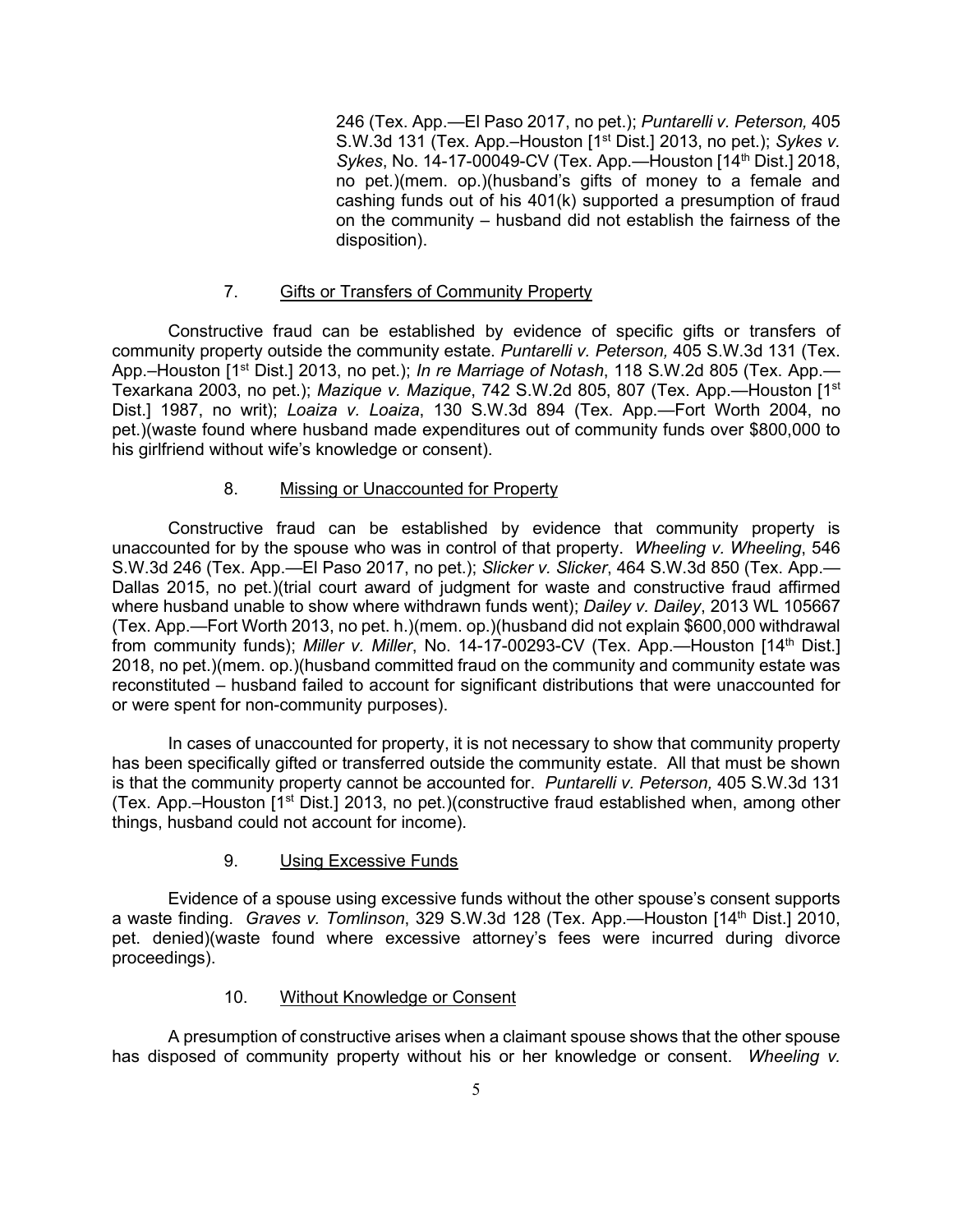*Wheeling*, 546 S.W.3d 216 (Tex. App.—El Paso 2017, no pet.); *Puntarelli v. Peterson,* 405 S.W.3d 131 (Tex. App.–Houston [1st Dist.] 2013, no pet.); *Slicker v. Slicker*, 464 S.W.3d 850 (Tex. App.—Dallas 2015, no pet.)(wife testified she was unaware of husband's large withdrawals of community funds, and husband did not present evidence showing otherwise); *Akukoro v.*  Akukoro, WL 6729661 (Tex. App.—Houston [1<sup>st</sup> Dist.] 2013, no pet.)(mem. op.)(husband had no knowledge that wife disposed of community funds until trial); *Everitt v. Everitt*, No. 01-11-00031- CV (Tex. App.—Houston [1<sup>st</sup> Dist.] 2012, no pet.)(mem. op.)(no evidence that wife consented to using community funds to establish college savings accounts); *Marshall v. Marshall*, 735 S.W.2d 587 (Tex. App.—Dallas 1987, writ ref'd n.r.e.)(wife's claim of constructive fraud for husband's gifts to his children from a prior marriage was denied where gifts were equal to 11 percent of the husband's total earnings during their brief marriage, and where wife was advised of the gifts - although wife did not actively consent to the gifts, she raised no objection to the gifts at the time they were made).

There is no requirement of diligence on the non-managing spouse, particularly when a relationship of trust and confidence exists between spouses as to that portion of the community property controlled by the managing spouse. *Miller v. Miller*, No. 14-17-00293-CV (Tex. App.— Houston [14<sup>th</sup> Dist.] 2018, no pet.)(mem. op.)(constructive fraud can still be found when a spouse is uninformed by personal choice in the matters of the community estate)*.* For the presumption of constructive fraud to arise, one spouse need only dispose of the other spouse's interest in community property without the other's knowledge or consent. *Everitt v. Everitt*, No. 01-11-00031- CV (Tex. App.—Houston  $[1<sup>st</sup> Dist.]$  2012, no pet.)(mem. op.). The presumption may arise even when the other spouse has knowledge of the disposition, so long as he or she did not also consent to the disposition. *Id.*

#### 11. Investment Losses

Spending money or losing money on a business venture or investments is not considered fraud or waste. *Connell v. Connell*, 889 S.W.2d 534, 544 (Tex. App.—San Antonio 1994, writ denied); *Andrews v. Andrews*, 677 S.W.2d 171 (Tex. App.—Austin 1984, no writ)(a spouse's good faith, but unwise, investment of community funds resulting in losses to the community estate does not justify an unequal division of the remaining community estate).

#### 12. Investment Decisions

The "community opportunity doctrine" discussed in *Sprick v. Sprick*, 25 S.W.3d 7 (Tex. App.—El Paso, 1999, pet. denied) provides that a spouse has an obligation to maximize the community estate by taking advantage of an opportunity to invest in a lucrative venture using community, rather than separate, funds. The "community jeopardy doctrine provides that a spouse has an obligation to protect the community estate from risky pursuits by investing separate, rather than community, funds. The Court stated that "whether an investment is potentially lucrative or risky is easier to discern in hindsight and is ordinarily fact specific."

If a spouse has an opportunity to make an investment decision that will deliver a financial result, that spouse has a fiduciary duty to make the investment on behalf of the community estate if funds exist. *Massey v. Massey*, 807 SW.2d 391 (Tex. App—Houston [1st Dist.] 1991), *writ denied*, 867 S.W.2d 766 (Tex. 1993)(per curiam)(husband's investments were constructive fraud).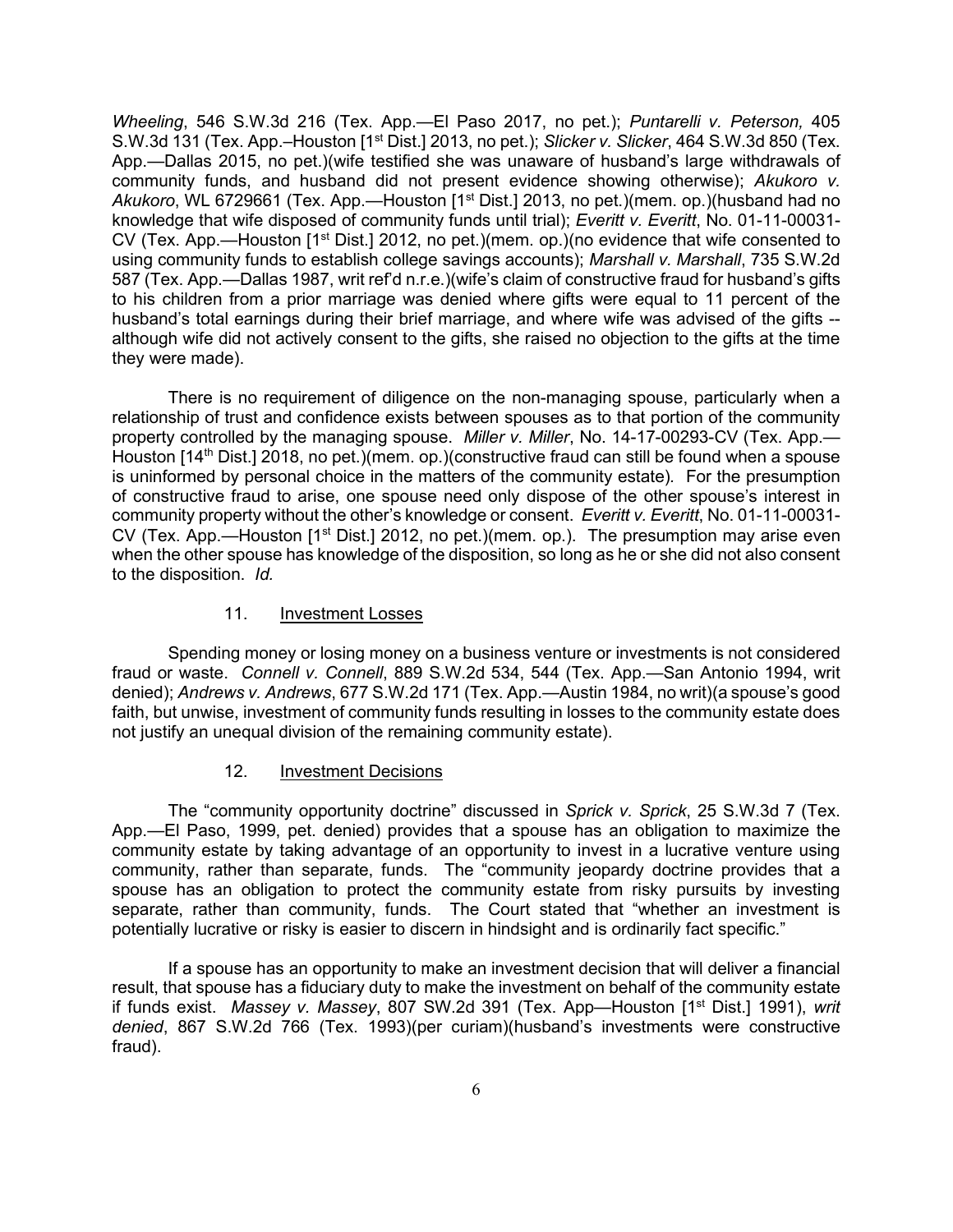### 13. Property Must No Longer Be Part of Community Estate

When a claim for constructive fraud is based on a gift or transfer of community property, the disposed-of property must no longer be a part of the community estate. *Everitt v. Everitt*, No. 01-11-00031-CV (Tex. App.—Houston [1<sup>st</sup> Dist.] 2012, no pet.)(mem. op.)(husband's nonconsensual transfer of community funds to purchase condo was excluded from constructive fraud claim because condo was a community asset subject to the court's division); *White v. White*, No. 02-07-159-CV (Tex. App.—Fort Worth 2008, no pet.)(mem. op.)(wife's nonconsensual transfer of community funds into new account that only she could access did not support claim for constructive fraud because funds were still available and subject to court's division).

### 14. Fiduciary Duty When Spouses are Represented by Counsel

Courts have recognized fraud on the community when the wrongful disposition of community property occurred during the divorce. *Everitt v. Everitt*, No. 01-11-00031-CV (Tex. App.—Houston  $1^{st}$  Dist.] 2012, no pet.)(mem. op.)(affirming trial court's finding that husband committed constructive fraud by spending \$249,970 of community property during divorce); *Hancock v. Hancock*, No. 2-06-376-CV, WL 2930586 (Tex. App—Fort Worth, 2008, no pet.)(mem. op.)(affirming trial court's finding that husband committed fraud on the community by "improperly disposing of certain community property during the pendency of the divorce").

A claim for fraud on the community is not barred as a matter of law if the wrongful disposition of community property occurs during the divorce proceedings. *Miller v. Miller*, No. 14- 17-00293-CV (Tex. App.—Houston [14<sup>th</sup> Dist.] 2018, no pet.)(mem. op.). Such a conclusion would deprive a wronged spouse of the constructive fraud remedy at a time when that spouse's community property interest may be most vulnerable to wrongdoing. *Id.* 

### 15. Change of Life Insurance Beneficiaries

A spouse's unilateral change of the beneficiary on a life insurance policy can be considered constructive fraud. *Givens v. Gerard Life Ins. Co. of America,* 480 S.W.2d 421, 427 (Tex. App.—Dallas 1972, writ ref'd n.r.e.)(husband replacing wife as beneficiary of life insurance policy with his paramour was constructive fraud); *Murphy v. Metropolitan Life Ins. Co.,* 498 S.W.2d 278 (Tex. Civ. App.—Houston [14<sup>th</sup> Dist.] 1973, writ ref'd n.r.e.)(husband's change in beneficiary designation to his mother constituted constructive fraud).

However, in *Redfearn v. Ford*, 579 S.W.2d 295 (Tex. Civ. App.—Dallas 1979, writ ref'd n.r.e.), when the husband changed the beneficiary designation on a life insurance policy from his wife to their son, the court held the transaction was not unfair to the wife because it diminished her obligation to provide support for the minor child and it was not an unreasonable, excessive or arbitrary transfer); *see also Korzekwa v. Prudential Ins. Co. of America*, 669 S.W.2d 775 (Tex. App.—San Antonio 1984, writ dism'd)(husband changed beneficiary designation of life insurance policy from his wife to his daughter during divorce action in violation of temporary restraining order -- court held the change was not void because the defrauded spouse could be reimbursed from other assets in the estate).

### **G. Reconstituted Estate for Fraud on the Community**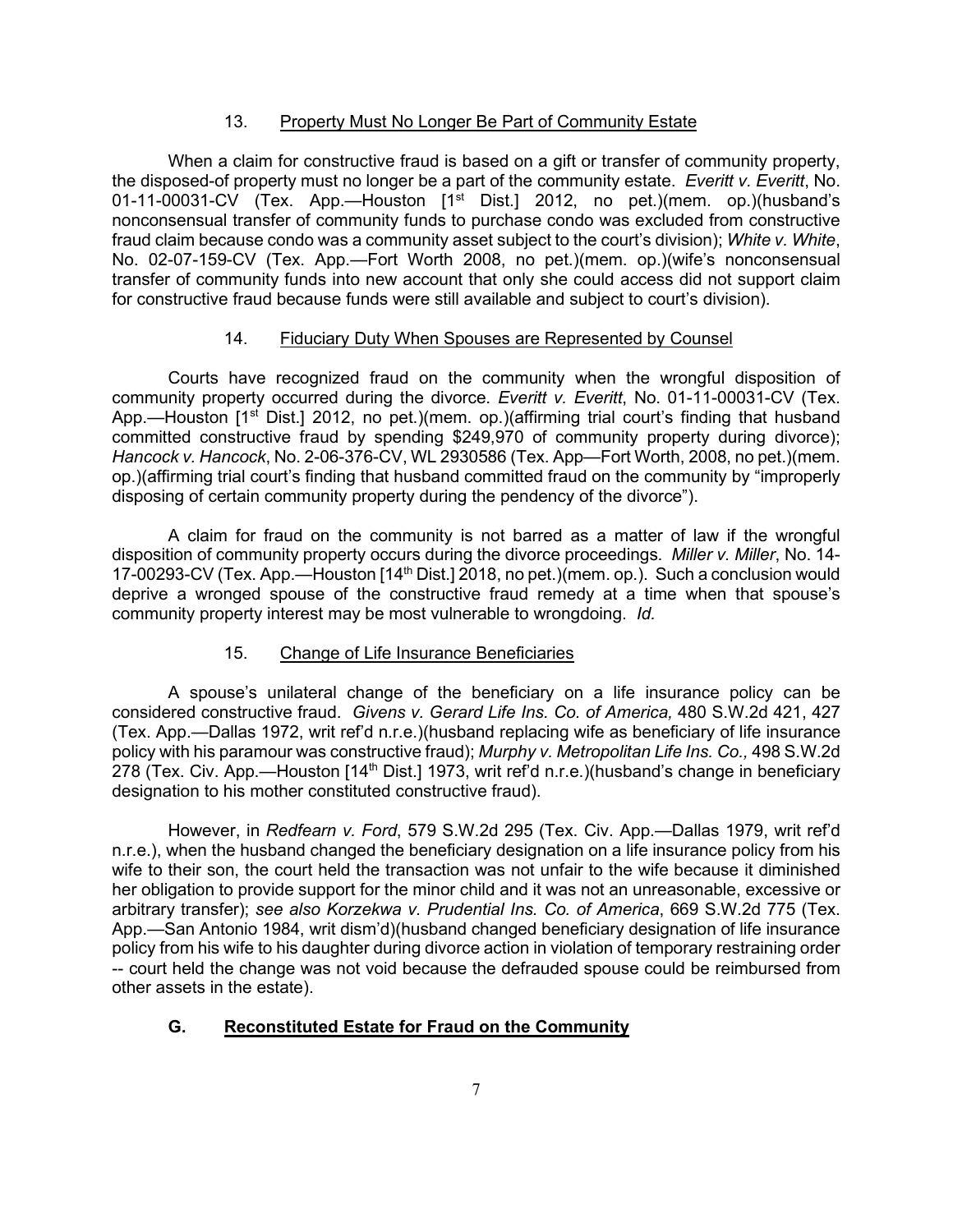In 2011, the Texas Legislature codified and further clarified the Texas Supreme Court decision in *Schlueter v. Schlueter*, 975 S.W.2d 584 (Tex. 1998), setting forth statutory remedies for actual or constructive fraud on the community estate. *Tex. Fam. Code 7.009.* 

This statute requires the court to reconstitute the community estate by valuing the depletion of the community estate and adding the missing value back to the community estate in order to reconstitute what should be the actual, existing value of the estate absent the fraud. *TFC 7.009.* Once the court has determined the reconstituted community estate, the court is given discretion to render a just and right division of the reconstituted value. This may include the award of a share of the remaining estate to the injured spouse, a money judgment, or both. *Tex. Fam. Code 7.009(c); Puntarelli v. Peterson, 405 S.W.3d 131 (Tex. App.*–Houston [1<sup>st</sup> Dist.] 2013, no pet.).

### 1. Reconstituted Estate Defined

A reconstituted estate means the total value of the community estate that would exist if an **actual or constructive fraud on the community** had not occurred. *Tex. Fam. Code 7.009(a).*

### 2. Remedy for Fraud

If it is determined that a spouse has committed **actual or constructive fraud on the community**, the court shall:

- a. calculate the value by which the community estate was depleted as a result of the fraud on the community and calculate the amount of the reconstituted estate; and
- b. divide the value of the reconstituted estate between the parties in a manner the court deems just and right. *Tex. Fam. Code 7.009(b)*.

### 3. Just and Right Division of Reconstituted Estate

In making a just and right division of the reconstituted estate under Texas Family Code 7.001, the court may grant any legal or equitable relief necessary to accomplish a just and right division, including:

- a. awarding to the wronged spouse an appropriate share of the community estate remaining after the actual or constructive fraud on the community;
- b. awarding a money judgment in favor of the wronged spouse against the spouse who committed the actual or constructive fraud on the community; or
- *c.* awarding to the wronged spouse both a money judgement and an appropriate share of the community estate. *Tex. Fam. Code 7.009(c).*